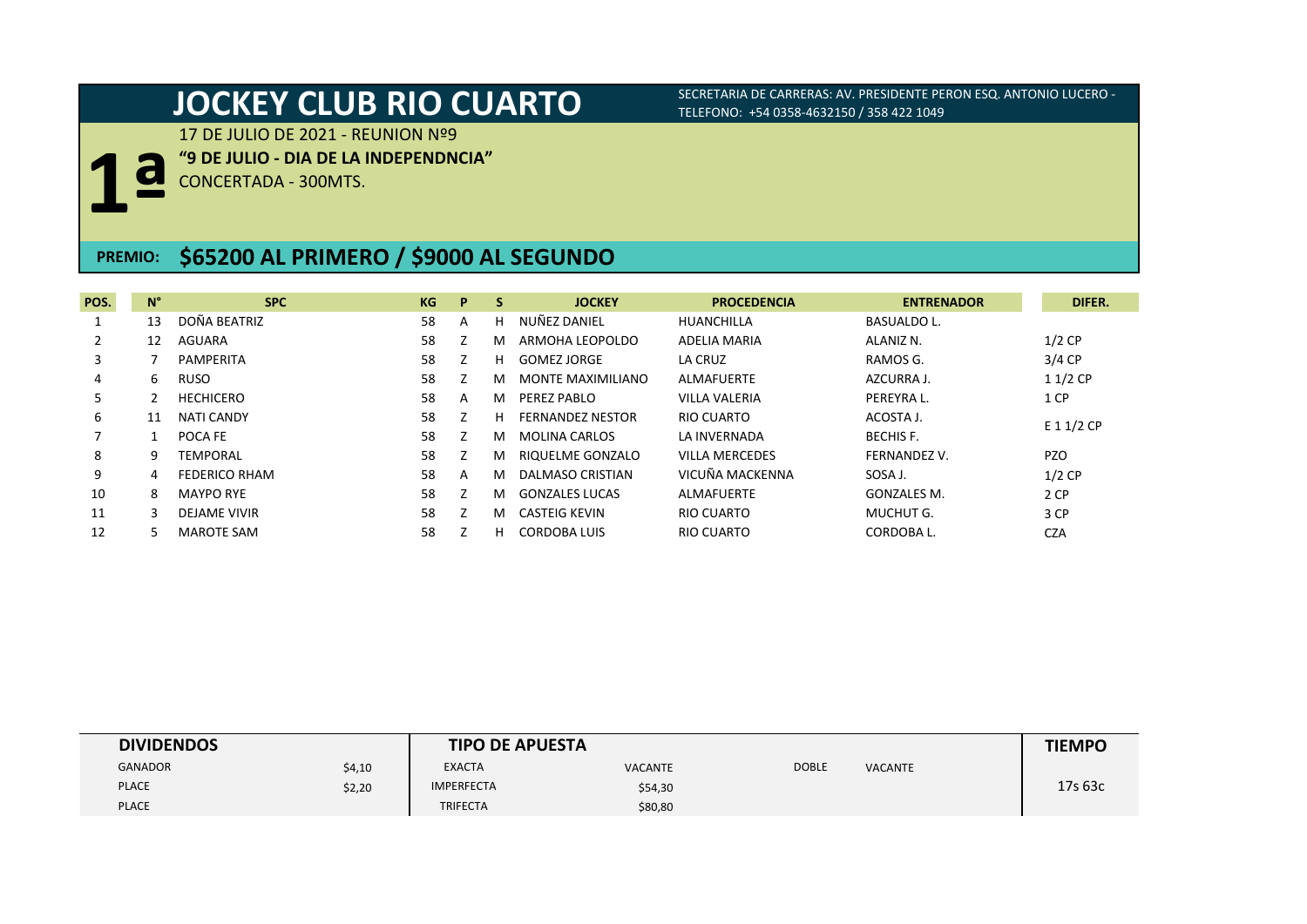17 DE JULIO DE 2021 - REUNION Nº9

**"20 DE JULIO - DIA DEL AMIGO"**

**2ª** CONCERTADA - 300MTS.

## **PREMIO: \$33000 AL PRIMERO**

| POS. | $\mathbf{N}^{\circ}$ | <b>SPC</b>         | KG. | D. |   | <b>JOCKEY</b>     | <b>PROCEDENCIA</b>   | <b>ENTRENADOR</b>    | DIFER.     |
|------|----------------------|--------------------|-----|----|---|-------------------|----------------------|----------------------|------------|
|      |                      | VIEJO BUYA         | 58  |    | M | ALTAMIRANO JULIAN | <b>VILLA VALERIA</b> | CENON L.             |            |
|      |                      | TIKI TAKA          | 58  |    |   | ROMAGNOLI AGUSTIN | RIO CUARTO           | BERHO <sub>I</sub> . | $1/2$ CP   |
|      |                      | <b>GRINGO</b>      | 58  |    | M | COLOMBO RAMIRO    | VICUÑA MACKENNA      | COLOMBO R.           | <b>PZO</b> |
|      |                      | <b>GRAN HACKER</b> | 58  |    | M | GARAY ALEXANDER   | SANTA ROSA           | <b>FUNES A.</b>      | 2 CP       |
|      |                      | <b>VIBORA</b>      | 58  |    |   | ANGELELLI NAHUEL  | <b>VILLA AMANCAY</b> | <b>BUSTOS L.</b>     | 3 CP       |

| <b>DIVIDENDOS</b> |        | <b>TIPO DE APUESTA</b> |                |              |                | <b>TIEMPO</b> |
|-------------------|--------|------------------------|----------------|--------------|----------------|---------------|
| <b>GANADOR</b>    | \$4,00 | <b>EXACTA</b>          | \$52,00        | <b>DOBLE</b> | <b>VACANTE</b> |               |
| <b>PLACE</b>      | \$2,75 | IMPERFECTA             | \$101,40       |              |                | 18s 17c       |
| <b>PLACE</b>      | \$2,75 | <b>TRIFECTA</b>        | <b>VACANTE</b> |              |                |               |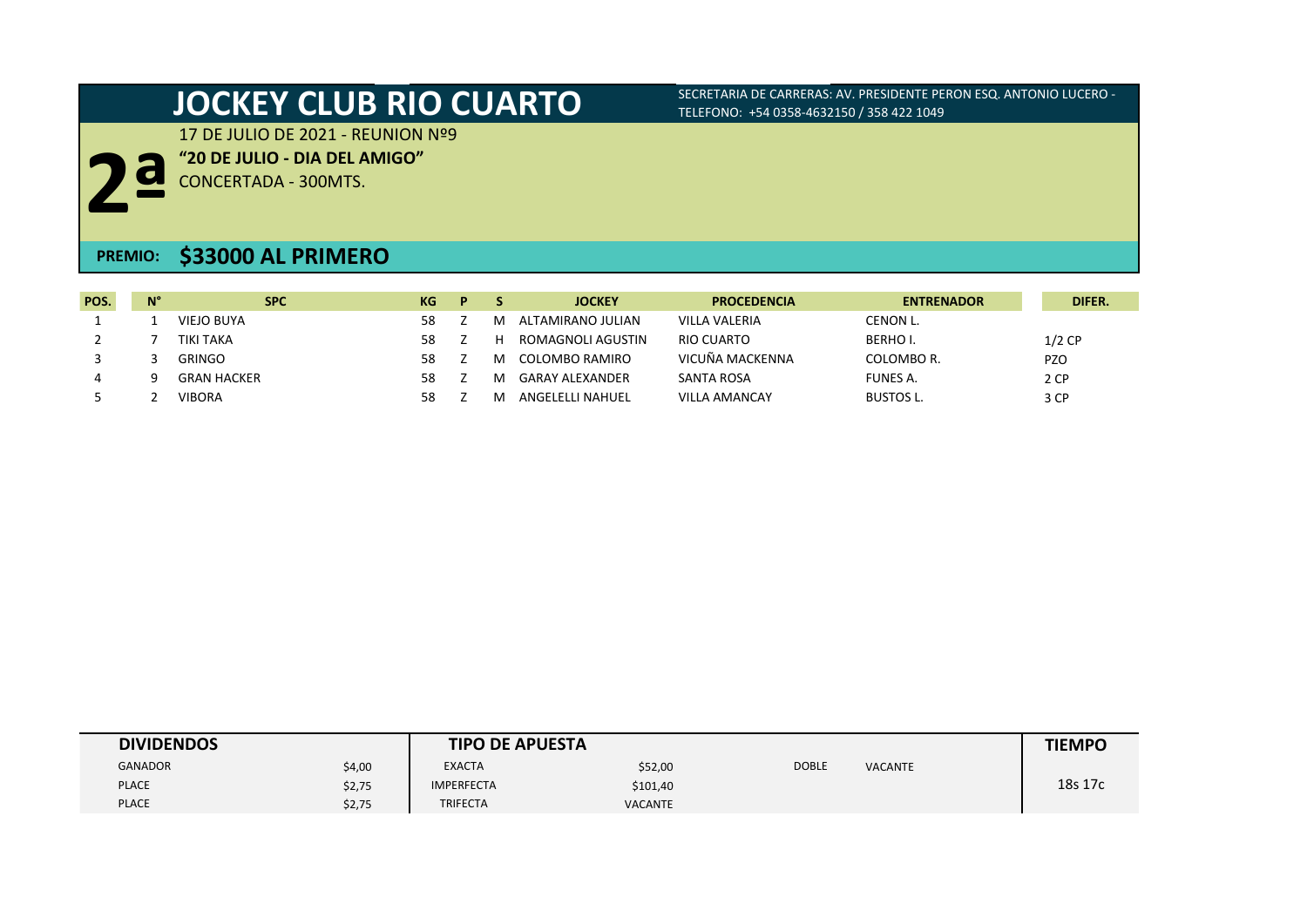17 DE JULIO DE 2021 - REUNION Nº9

**"HARAS ZORAIDA"**

**3ª** CONCERTADA - 800MTS.

# **PREMIO: \$56100 AL PRIMERO / \$5250 AL SEGUNDO**

| POS. | $N^{\circ}$ | <b>SPC</b>          | KG | P. |   | <b>JOCKEY</b>            | <b>PROCEDENCIA</b>    | <b>ENTRENADOR</b> | DIFER.     |
|------|-------------|---------------------|----|----|---|--------------------------|-----------------------|-------------------|------------|
|      | 4а          | <b>BJORLING</b>     | 58 |    | м | MONTE MATIAS             | ALMAFUERTE            | <b>GLADES M.L</b> |            |
|      |             | <b>SNACK CIRCLE</b> | 58 | A  | н | CASTEIG KEVIN            | RIO CUARTO            | CAREZZANA M.      | 1 CP       |
|      |             | PA COLECCIONAR      | 58 |    |   | CORDOBA LUIS             | RIO CUARTO            | CORDOBA L.        | 3/4 CP     |
| 4    | 8           | MAGICA EMPERATRIZ   | 58 | A  | н | <b>QUINTEROS MARCELO</b> | RIO CUARTO            | MANZONE J.        | 4 CP       |
|      |             | <b>MISS LULY</b>    | 58 |    | н | PADILLA DANIEL           | ALMAFUERTE            | AVENDAÑO L.       | <b>CZA</b> |
| 6    | h           | MATIANA             | 58 |    |   | <b>AVALOS CRISTIAN</b>   | <b>CORONEL MOLDES</b> | TAZZIOLI F.       | 2 CP       |
|      |             | PURA NOVELA         | 58 |    |   | CANO JOAQUIN             | <b>VILLA MERCEDES</b> | AGÜERO L.         | $21/2$ CP  |

| <b>DIVIDENDOS</b> |        | <b>TIPO DE APUESTA</b> |                |              |                | <b>TIEMPO</b> |
|-------------------|--------|------------------------|----------------|--------------|----------------|---------------|
| <b>GANADOR</b>    | \$5,80 | <b>EXACTA</b>          | \$188,50       | <b>DOBLE</b> | <b>VACANTE</b> |               |
| <b>PLACE</b>      | \$1,10 | <b>IMPERFECTA</b>      | \$99,10        |              |                | 48s 09c       |
| <b>PLACE</b>      | \$1,10 | <b>TRIFECTA</b>        | <b>VACANTE</b> |              |                |               |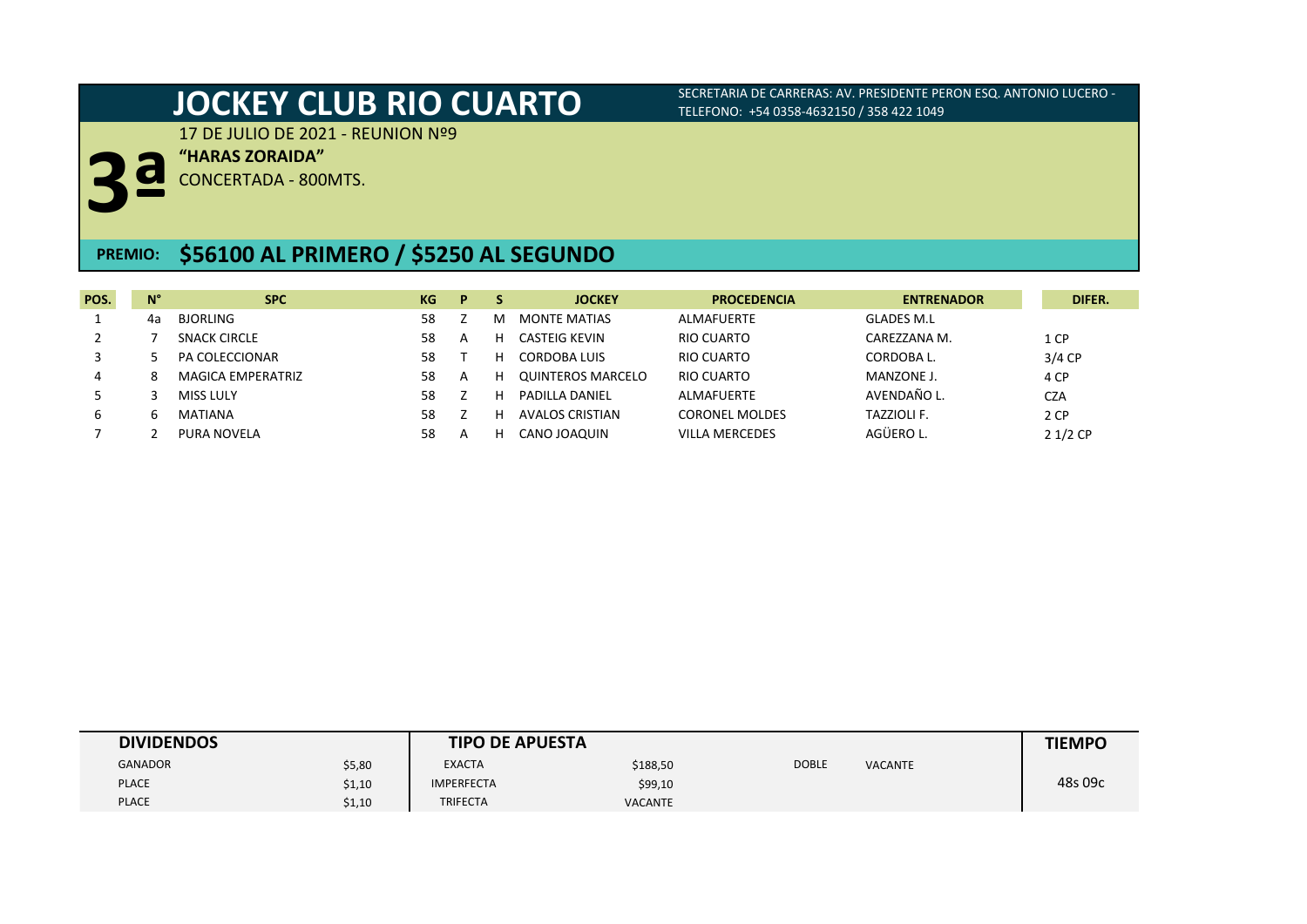17 DE JULIO DE 2021 - REUNION Nº9

**"HARAS LA TUTINA"**

**4** CONCERTADA - 300MTS.

### **PREMIO: \$60380 AL PRIMERO / \$6000 AL SEGUNDO**

| POS. | $N^{\circ}$ | <b>SPC</b>     | KG | P. | -S | <b>JOCKEY</b>        | <b>PROCEDENCIA</b>     | <b>ENTRENADOR</b>  | DIFER.     |
|------|-------------|----------------|----|----|----|----------------------|------------------------|--------------------|------------|
|      | 10          | PETIT BAR      | 58 |    | м  | CASTEIG KEVIN        | ZUCO                   | <b>MURRA F.</b>    |            |
|      | 14          | MONO NEGRO     | 58 |    | м  | ARREGUI WALTER       | SANTA ROSA             | <b>MARTINEZ E.</b> | <b>HCO</b> |
|      | 6           | LEYENDA        | 58 | A  | н  | ARMOHA LEOPOLDO      | <b>GENERAL CABRERA</b> | LUCERO H.          | $1/2$ CP   |
| 4    | 8           | MI VIEJO       | 58 |    | м  | <b>MOLINA CARLOS</b> | LA INVERNADA           | <b>BECHIS F.</b>   | <b>CZA</b> |
|      | 15          | CORAZON DE ORO | 58 |    | м  | PEREZ PABLO          | WASHINGTON             | AVILA Y.           | $1/2$ CP   |
| 6    |             | PARALAMA       | 58 |    | н  | PADILLA DANIEL       | VILLA VALERIA          | CHIMILLAN D.       | $1/2$ CZA  |
|      | 4           | PANCHO MAX     | 58 |    | м  | RIQUELME GONZALO     | <b>NASCHEL</b>         | SARMIENTO D.       | 2 CP       |
| 8    |             | AL TACO        | 58 |    | м  | AZABAL LUCIANO       | SANTA ROSA             | CEBALLOS L.        | 2 CP       |

| <b>DIVIDENDOS</b> |        | <b>TIPO DE APUESTA</b> |                |              |                | <b>TIEMPO</b> |
|-------------------|--------|------------------------|----------------|--------------|----------------|---------------|
| <b>GANADOR</b>    | \$7,69 | <b>EXACTA</b>          | <b>VACANTE</b> | <b>DOBLE</b> | <b>VACANTE</b> |               |
| <b>PLACE</b>      | \$1,72 | <b>IMPERFECTA</b>      | \$747,50       |              |                | 17s 50c       |
| <b>PLACE</b>      | \$1,59 | <b>TRIFECTA</b>        | <b>VACANTE</b> |              |                |               |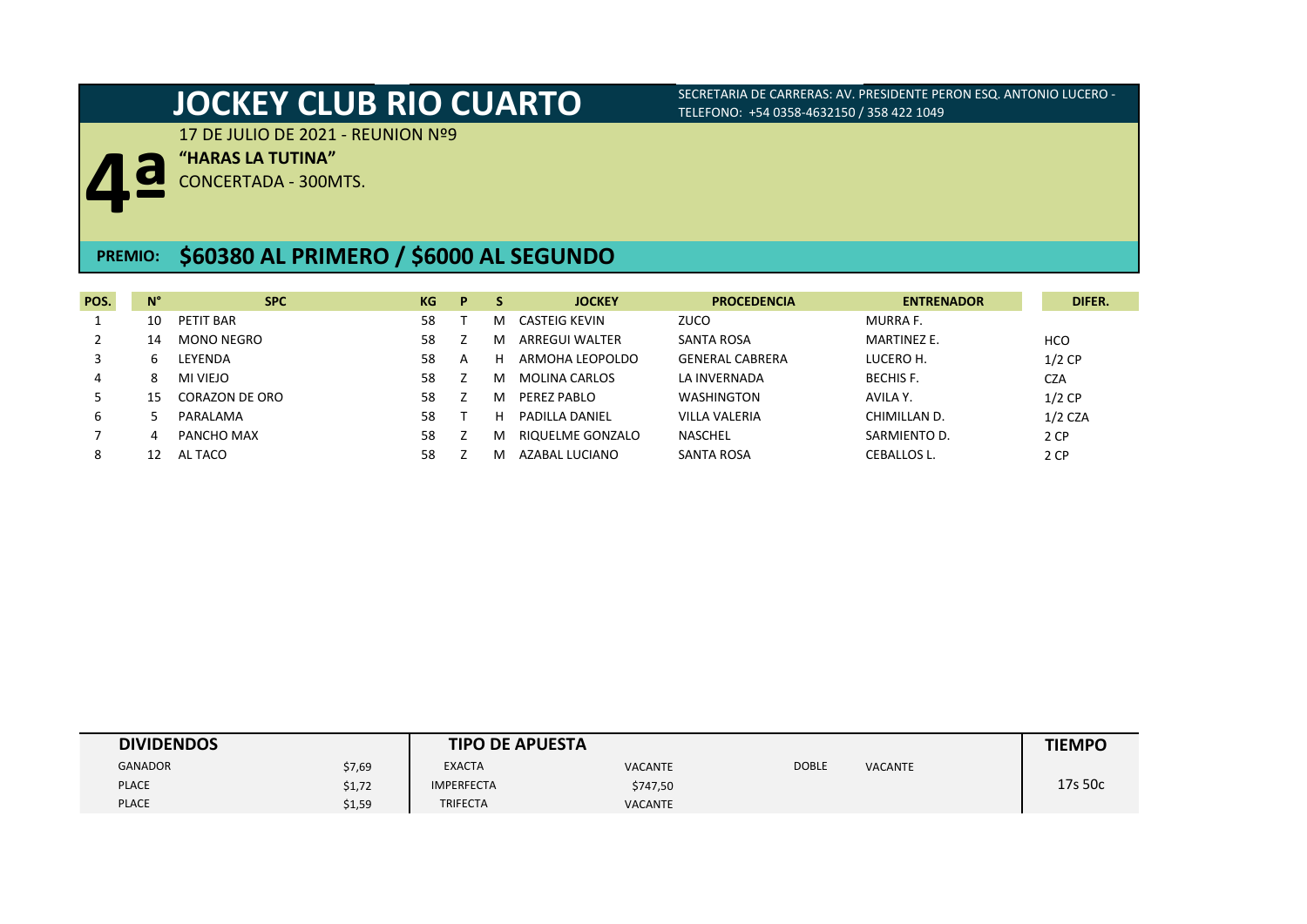17 DE JULIO DE 2021 - REUNION Nº9

**"HARAS RANQUEL"**

**5ª** CONCERTADA - 800MTS.

# **PREMIO: \$53000 AL PRIMERO / \$6000 AL SEGUNDO**

| POS. | $N^{\circ}$ | <b>SPC</b>           | KG | P |   | <b>JOCKEY</b>           | <b>PROCEDENCIA</b>   | <b>ENTRENADOR</b>         | DIFER.    |
|------|-------------|----------------------|----|---|---|-------------------------|----------------------|---------------------------|-----------|
|      |             | LLANERO LIN          | 58 |   | м | DALMASO CRISTIAN        | <b>DOBLAS</b>        | SOSA D.                   |           |
|      |             | <b>QUE SABATICO</b>  | 58 |   | м | <b>CASTEIG KEVIN</b>    | RIO CUARTO           | <b>VECCHI DE ARMAS E.</b> | 4 CP      |
|      | b           | <b>ENFORCER</b>      | 58 | A | м | <b>FERNANDEZ NESTOR</b> | <b>VILLA AMANCAY</b> | BUSTO M.                  | $1/2$ CP  |
| 4    |             | <b>MAK IMBATIBLE</b> | 58 |   | н | ARMOHA LEOPOLDO         | RIO CUARTO           | CISMONDI G.               | 1 CP      |
|      |             | EL LONDON            | 58 |   | м | <b>MOLINA CARLOS</b>    | ALMAFUERTE           | <b>GLADES M.L</b>         | $1/2$ CP  |
| 6    |             | CHOLO PLEBEYO        | 58 | А | м | MONTE MAXIMILIANO       | RIO CUARTO           | <b>RECABARREN R.</b>      | 5 CP      |
|      |             | YOU TELL ME          | 58 |   | м | <b>VILLEGAS TOMAS</b>   | VICUÑA MACKENNA      | <b>HEREDIA ROQUE</b>      | $21/2$ CP |
| 8    | 8           | <b>QUE GRANDIOSA</b> | 58 |   | н | QUINTEROS MARCELO       | RIO CUARTO           | MANZONE J.                | 4 1/2 CP  |

| <b>DIVIDENDOS</b> |        | <b>TIPO DE APUESTA</b> |            | <b>TIEMPO</b> |
|-------------------|--------|------------------------|------------|---------------|
| <b>GANADOR</b>    | \$2,50 | <b>EXACTA</b>          | \$139,50   |               |
| <b>PLACE</b>      | \$2,00 | <b>IMPERFECTA</b>      | \$40,00    | 46s 13c       |
| <b>PLACE</b>      | \$4,00 | <b>TRIFECTA</b>        | \$1.157,00 |               |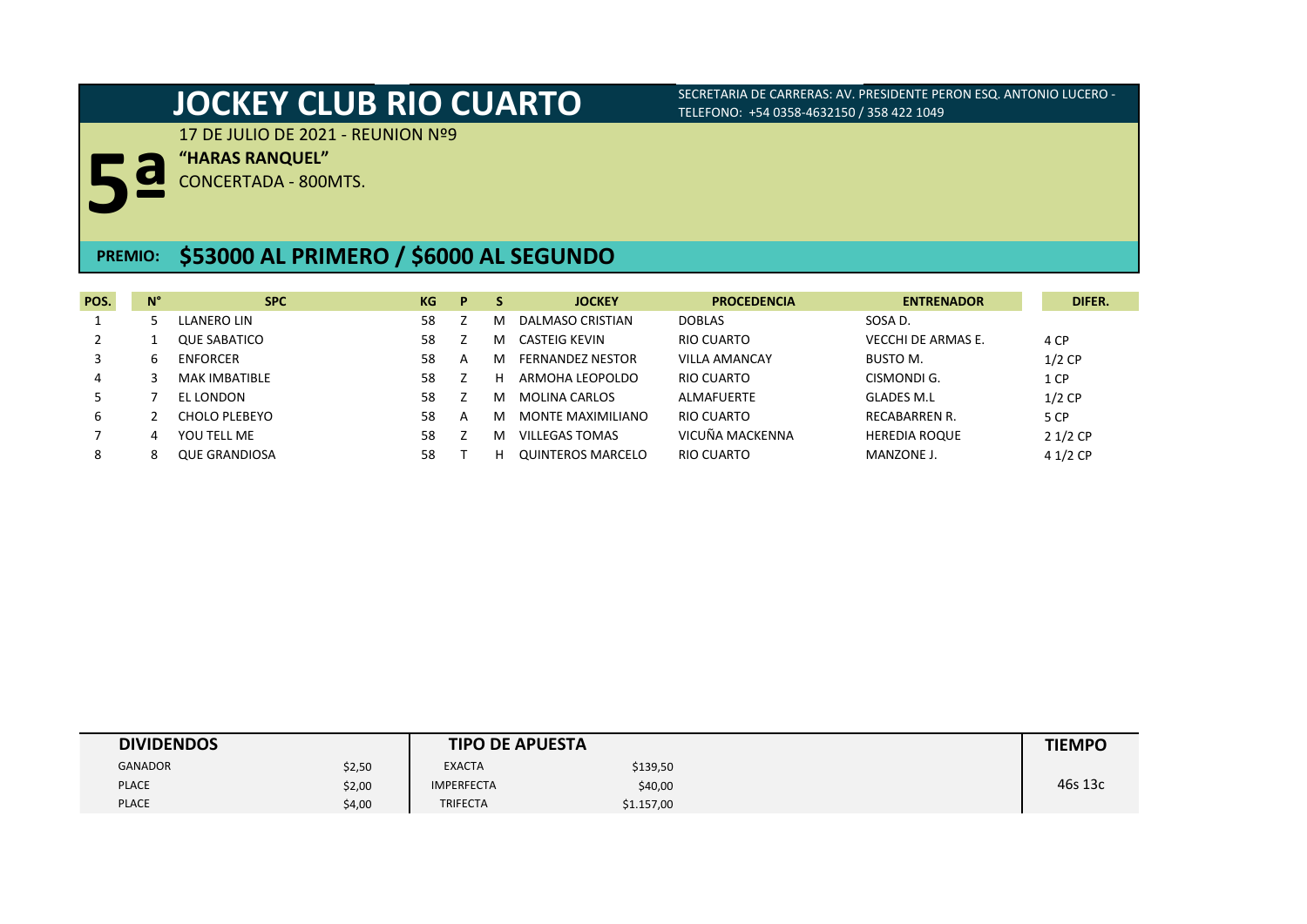17 DE JULIO DE 2021 - REUNION Nº9

**"HARAS DOÑA PANCHA"**

**6ª** CONCERTADA - 300MTS.

### **\$50400 AL PRIMERO / \$4500 AL SEGUNDO PREMIO:**

| POS. | $N^{\circ}$ | <b>SPC</b>         | KG | P. |   | <b>JOCKEY</b>      | <b>PROCEDENCIA</b>   | <b>ENTRENADOR</b> | DIFER.     |
|------|-------------|--------------------|----|----|---|--------------------|----------------------|-------------------|------------|
|      |             | QUE NO             | 58 |    | M | ALTURRIA SEBASTIAN | SAN LUIS             | AGUILERA L.       |            |
|      |             | DON JUAN           | 58 | А  | M | AVALOS CRISTIAN    | <b>BERROTARAN</b>    | RAIMUNDA M.       | $11/2$ CP  |
|      |             | AMIGO CATE         | 58 |    | м | CORDOBA LUIS       | <b>VILLA VALERIA</b> | TORRES H.         | <b>PZO</b> |
| 4    |             | MALQUERIDA         | 58 |    |   | ARRIETA TOMAS      | ALCIRA GIGENA        | ARRIETA J.        | $1/2$ CP   |
|      |             | <b>VISA TRIPLE</b> | 58 |    | M | ALTAMIRANO JULIAN  | <b>MONTE MAIZ</b>    | FALTRACO M.       | $3/4$ CP   |
|      |             | MI LOCO            | 58 |    | M | QUINTEROS MARCELO  | <b>TRES ACEQUIAS</b> | PONCE L.          | 2 CP       |

| <b>DIVIDENDOS</b> |        | <b>TIPO DE APUESTA</b> |            |       |                | <b>TIEMPO</b> |
|-------------------|--------|------------------------|------------|-------|----------------|---------------|
| <b>GANADOR</b>    | \$7,20 | <b>EXACTA</b>          | \$361,40   | DOBLE | <b>VACANTE</b> |               |
| <b>PLACE</b>      | \$2,20 | <b>IMPERFECTA</b>      | \$124,20   |       |                | 17s 64c       |
| <b>PLACE</b>      | \$1,40 | <b>TRIFECTA</b>        | \$2.041,00 |       |                |               |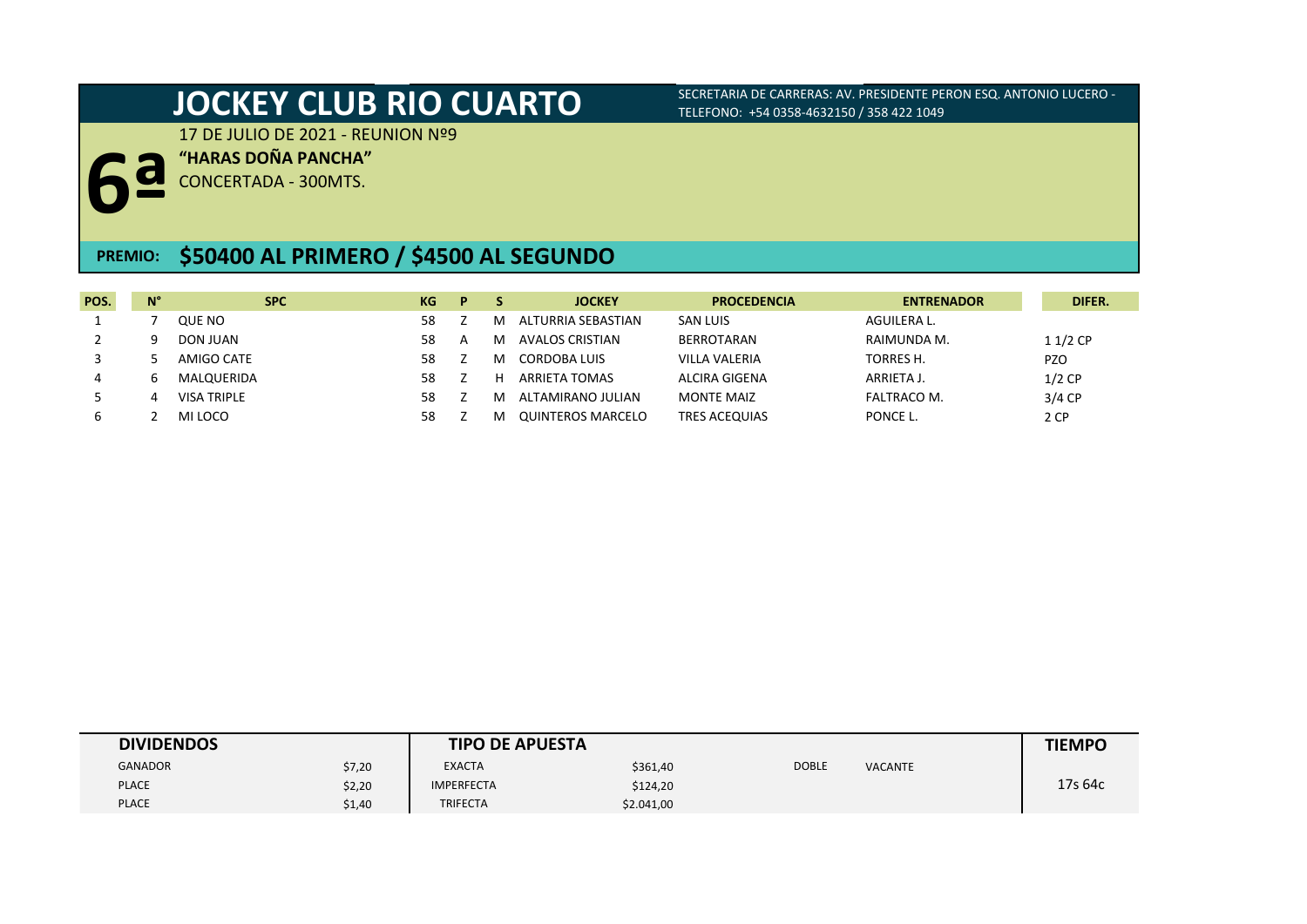17 DE JULIO DE 2021 - REUNION Nº9

**"HARAS DON REMIGIO"**

**7ª** CONCERTADA - 300MTS.

/ PESO: 58 KG.-

### **PREMIO: \$40050 AL PRIMERO**

| POS. | $N^{\circ}$ | <b>SPC</b>       | KG | D |    | <b>JOCKEY</b>       | <b>PROCEDENCIA</b> | <b>ENTRENADOR</b> | DIFER.    |
|------|-------------|------------------|----|---|----|---------------------|--------------------|-------------------|-----------|
|      | 4           | AMERICANA        | 58 |   | н. | ALTAMIRANO JULIAN   | ADELIA MARIA       | SOSA D.           |           |
|      | 8           | WACHITURRO       | 58 |   | M  | LEDDA JOAQUIN       | RIO CUARTO         | PACHECO F.        | $1/2$ CP  |
|      | a           | JULIETA          | 58 |   | н  | <b>PABLO PEREZ</b>  | WASHINGTON         | PEREZ P.          | $1/2$ PZO |
| 4    |             | LUCHO            | 58 |   | M  | <b>BENITEZ ENZO</b> | CANALS             | DEBUONO L.        | 2 CP      |
|      |             | <b>STACI TOY</b> | 58 |   | н  | ARRIETA TOMAS       | <b>SANTA ROSA</b>  | MATOS H.          | $3/4$ CP  |
|      |             |                  |    |   |    |                     |                    |                   |           |

| <b>DIVIDENDOS</b> |        |                   | <b>TIPO DE APUESTA</b> |              |                |         |  |  |  |  |
|-------------------|--------|-------------------|------------------------|--------------|----------------|---------|--|--|--|--|
| <b>GANADOR</b>    | \$1,90 | <b>EXACTA</b>     | \$101,00               | <b>DOBLE</b> | <b>VACANTE</b> |         |  |  |  |  |
| <b>PLACE</b>      | \$1,10 | <b>IMPERFECTA</b> | \$27,40                |              |                | 17s 90c |  |  |  |  |
| <b>PLACE</b>      | \$1,10 | <b>TRIFECTA</b>   | \$767,00               |              |                |         |  |  |  |  |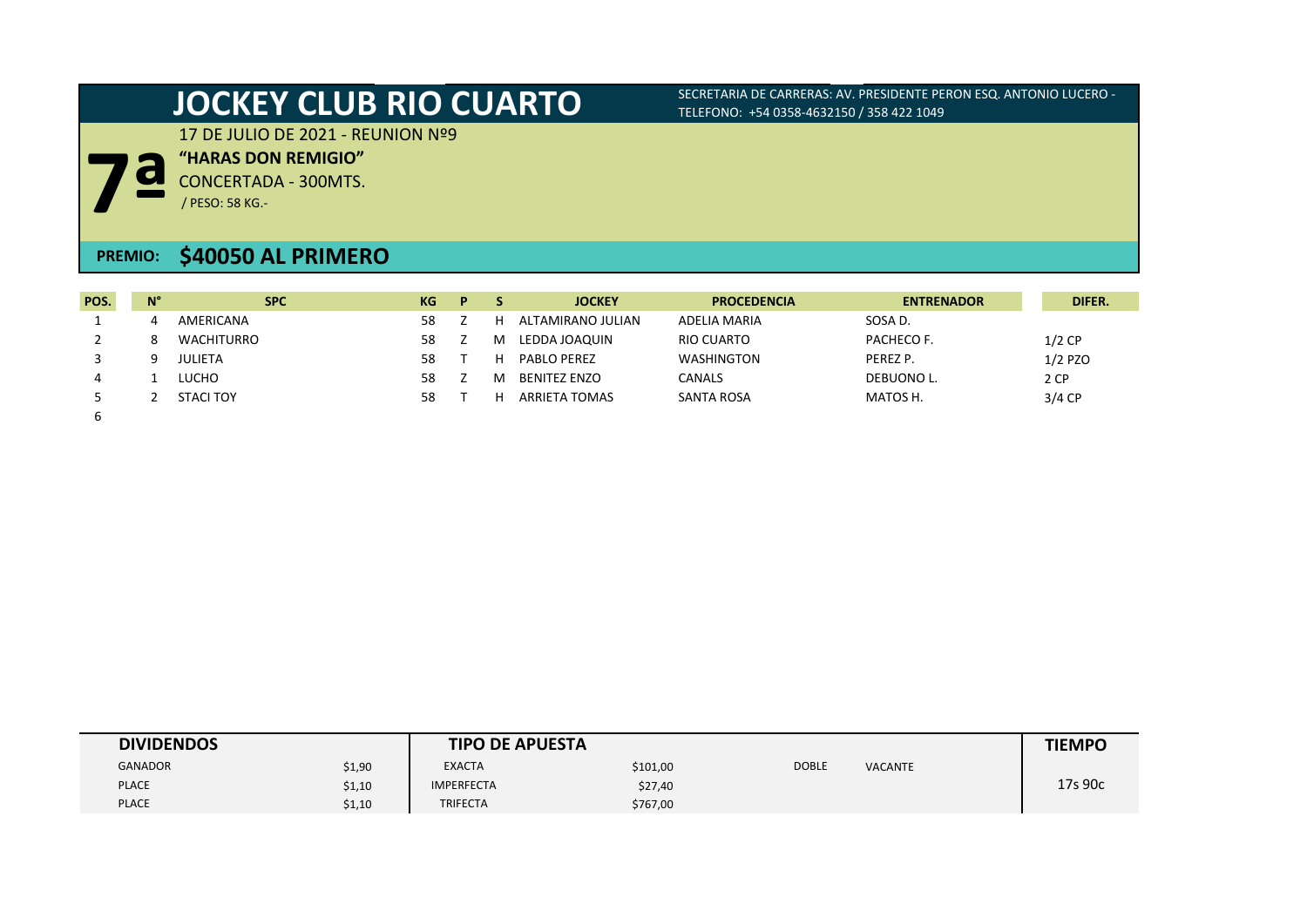17 DE JULIO DE 2021 - REUNION Nº9

**"HARAS CHEMECO"**

**8ª** CONCERTADA - 550MTS.

/ PESO: 58 KG.-

### **\$57900 AL PRIMERO / \$6750 AL SEGUNDO PREMIO:**

| POS. | $N^{\circ}$ | <b>SPC</b>              | KG | P | -5 | <b>JOCKEY</b>           | <b>PROCEDENCIA</b>  | <b>ENTRENADOR</b> | DIFER.     |
|------|-------------|-------------------------|----|---|----|-------------------------|---------------------|-------------------|------------|
|      |             | <b>STEFFANS</b>         | 58 |   | м  | <b>FERNANDEZ NESTOR</b> | RIO CUARTO          | ACOSTA J.         |            |
|      | 10          | <b>MISTER REY</b>       | 58 |   | м  | <b>CORDOBA LUIS</b>     | <b>LA PUNTA</b>     | ALVAREZ J.        | $21/2$ CP  |
| 3    | 12          | AYAME                   | 55 |   | н  | <b>PADILLA DANIEL</b>   | RIO CUARTO          | ALONSO J.         | 2 CP       |
| 4    |             | <b>QUEEN INTENTIO'S</b> | 56 |   | н  | DALMASO CRISTIAN        | VICUÑA MACKENNA     | SOSA J.           | $1/2$ CP   |
|      | 4           | <b>SEGUI RUNNER</b>     | 58 |   | м  | ALTURRIA IGNACIO        | SAN LUIS            | AGUILERA L.       | 2 CP       |
| 6    | 8           | TRASNOCHADO HALO        | 58 |   | м  | <b>BERHO AGUSTIN</b>    | <b>IDIAZABAL</b>    | VARAS I.          | $11/2$ CP  |
|      | 9           | OSTRALADO               | 58 |   | м  | <b>AVALOS CRISTIAN</b>  | <b>ROSALES</b>      | ARLEQUI M.        | $11/2$ CP  |
| 8    |             | TEXANO CAP              | 58 |   | м  | RIQUELME GONZALO        | SAN LUIS            | SOSA G.           | <b>HCO</b> |
| 9    |             | TIO CHOLITO             | 58 |   | м  | OJEDA WALDO             | <b>JUSTO DARACT</b> | ROSSO M.          | 3 CP       |

| <b>DIVIDENDOS</b> |        |                   | <b>TIPO DE APUESTA</b> |              |                |         |  |  |  |  |
|-------------------|--------|-------------------|------------------------|--------------|----------------|---------|--|--|--|--|
| <b>GANADOR</b>    | \$3,20 | <b>EXACTA</b>     | \$739,40               | <b>DOBLE</b> | <b>VACANTE</b> |         |  |  |  |  |
| <b>PLACE</b>      | \$1,30 | <b>IMPERFECTA</b> | \$178,80               |              |                | 30s 83c |  |  |  |  |
| <b>PLACE</b>      | \$3,70 | <b>TRIFECTA</b>   | \$2.359,50             |              |                |         |  |  |  |  |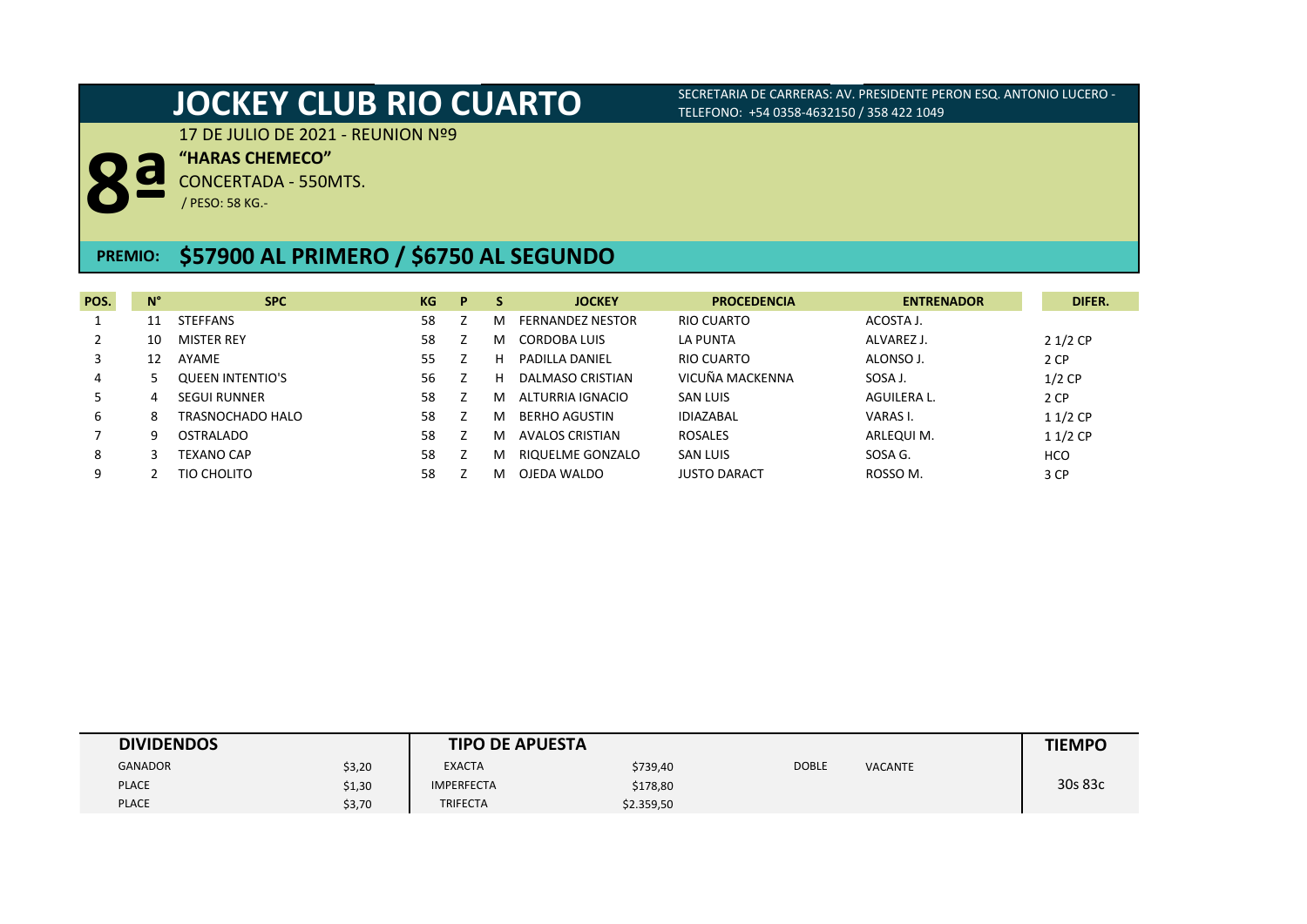### 17 DE JULIO DE 2021 - REUNION Nº9

**"HARAS EL ARROYO"**

# **9ª** NO OFICIAL - 1100MTS.

TODO CABALLO SPC DE 4 AÑOS Y MÁS EDAD QUE NO HAYA GANADO NINGUNA CARRERA POR CARTA DE LLAMADO SOBRE LA DISTANCIA DE 1000 O MÁS METROS EN HIPÓDROMOS RECONOCIDOS POR LA COMISIÓN DE CARRERAS. / PESO: 4 AÑOS 57KG, 5 AÑOS 55KG, 6 AÑOS Y MÁS EDAD 53KG.

# **PREMIO: \$100300 AL PRIMERO / \$20700 AL SEGUNDO / \$6750 AL TERCERO**

| POS. | $N^{\circ}$ | <b>SPC</b>           | E. | KG | P. | -S | <b>JOCKEY</b>           | <b>ENTRENADOR</b> | DIFER.    |
|------|-------------|----------------------|----|----|----|----|-------------------------|-------------------|-----------|
|      |             | <b>SHY DUBAI</b>     | 4  | 57 |    | м  | ARMOHA LEOPOLDO         | CAREZZANA S.      |           |
|      |             | ROCK YOU             | 4  | 57 |    | м  | QUINTEROS GUSTAVO       | GUARINO C.        | 3 CP      |
|      |             | <b>TWIST ME</b>      | 4  | 57 | ZD | м  | <b>BALMACEDA SERGIO</b> | CONGESTRE J.      | 2 CP      |
| 4    | 10          | TITO HAUS            | 4  | 57 | ΖN | м  | CANO JOAQUIN            | LEYRIA V.         | 3 CP      |
|      | 11          | <b>QUE TANGO</b>     | 4  | 57 |    | м  | CASTEIG KEVIN           | MANZONE J.        | $3/4$ CP  |
| 6    |             | <b>MATTHIS BLUE</b>  | 4  | 57 |    | м  | <b>PADILLA DANIEL</b>   | BRITO J.          | $21/2$ CP |
|      |             | <b>STROKE RIDE</b>   | 4  | 57 |    | м  | RIQUELME GONZALO        | RODRIGUEZ H.      | $3/4$ CP  |
| 8    |             | <b>BARTENDER BOY</b> |    | 57 |    | м  | <b>GOMEZ JORGE</b>      | MOLINA J.         | S.A       |

| <b>DIVIDENDOS</b> |        |                   | <b>TIPO DE APUESTA</b> |              |          |            |  |  |  |  |
|-------------------|--------|-------------------|------------------------|--------------|----------|------------|--|--|--|--|
| <b>GANADOR</b>    | \$2,40 | <b>EXACTA</b>     | \$121,80               | <b>DOBLE</b> | \$702,00 |            |  |  |  |  |
| <b>PLACE</b>      | \$1,60 | <b>IMPERFECTA</b> | \$83,90                |              |          | 1m 06s 63c |  |  |  |  |
| <b>PLACE</b>      | \$2,40 | <b>TRIFECTA</b>   | \$1.330,90             |              |          |            |  |  |  |  |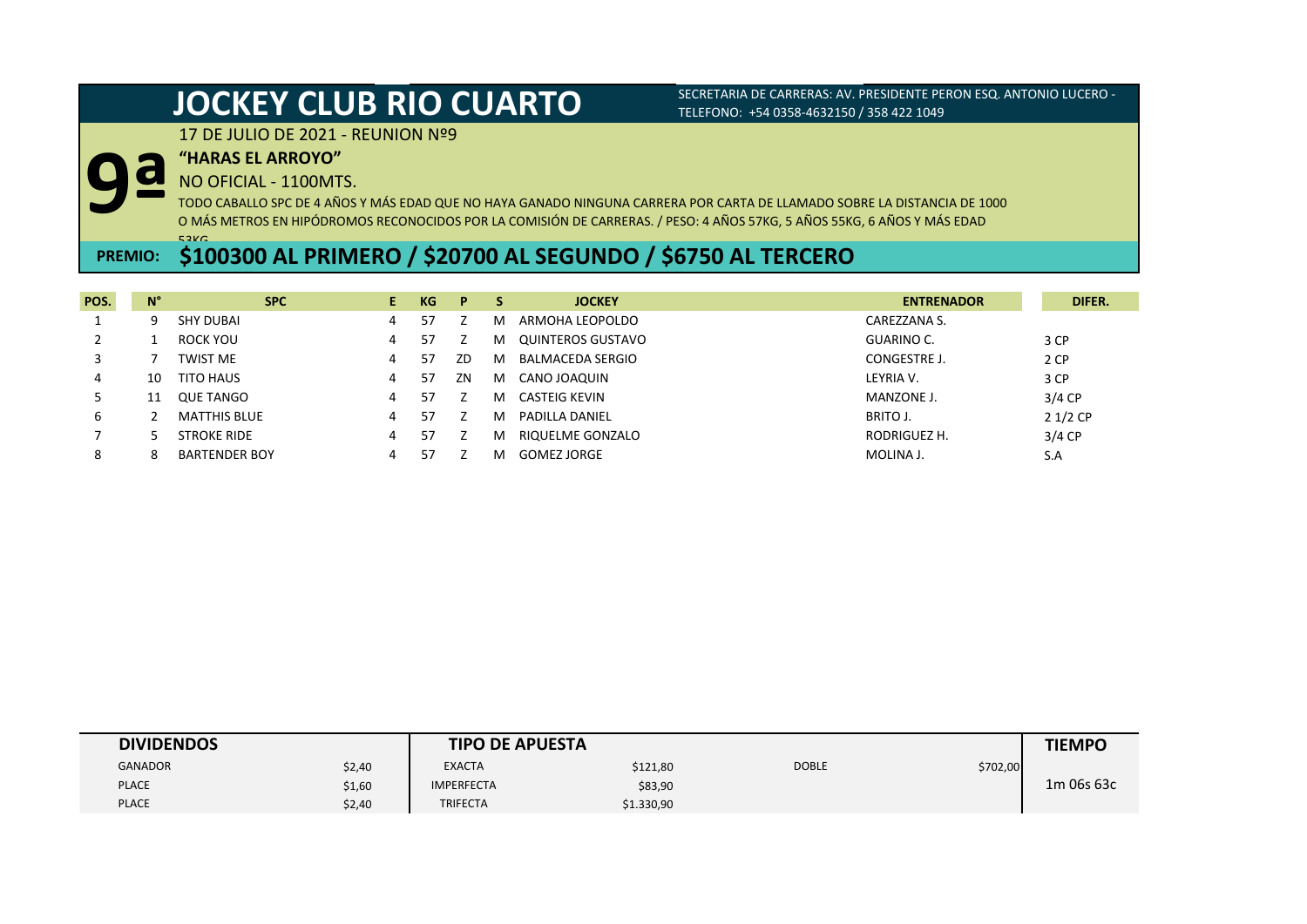17 DE JULIO DE 2021 - REUNION Nº9

### **"HARAS LA FORTALEZA"**

### NO OFICIAL - 1100MTS.

**10ª** TODO CABALLO SPC DE 5 AÑOS Y MÁS EDAD GANADOR DE 1 Y 2 CARRERAS POR CARTA DE LLAMADO EN HIPÓDROMOS RECONOCIDOS DE LA COMISIÓN DE CARRERAS. / PESO: 5 AÑOS 57KG. - 6 AÑOS Y MÁS EDAD 55KG.-

# **\$99000 AL PRIMERO / \$19200 AL SEGUNDO PREMIO:**

| POS. | $N^{\circ}$ | <b>SPC</b>         |   | KG. | P. | -S | <b>JOCKEY</b>            | <b>ENTRENADOR</b>  | DIFER.           |
|------|-------------|--------------------|---|-----|----|----|--------------------------|--------------------|------------------|
|      | 8           | TERGARYEN          |   | 55  |    | м  | ARMOHA LEOPOLDO          | OVIEDO R.          |                  |
|      |             | KINDLY NAK         | ь | 57  |    | м  | EGUEN SANTIAGO           | NATTINO A.         | $21/2$ CP        |
|      |             | CANYOUFEELMYHEART  |   | 55  |    | м  | <b>MONTE MATIAS</b>      | MARTINEZ M.        | 4 CP             |
| 4    | b           | <b>JUST A RIDE</b> | 8 | 57  | А  | м  | AVALOS CRISTIAN          | PAVON A.           | $11/2$ CP        |
|      |             | LYTTON             | h | 57  |    | м  | <b>FERNANDEZ NESTOR</b>  | ORTIZ H.           | 2 CP             |
| 6    |             | <b>PURO SABOR</b>  |   | 55  | А  | м  | PADILLA DANIEL           | <b>MANSILLA S.</b> | 4 CP             |
|      |             | SEÑOR FRODO        |   | 55  | А  | м  | <b>VILLEGAS TOMAS</b>    | GUZMAN L.          | <b>VS CP (9)</b> |
| 8    |             | <b>EXPAT</b>       |   | 57  | А  | м  | <b>MONTE MAXIMILIANO</b> | <b>MARTINEZ J.</b> | S.A              |

| <b>DIVIDENDOS</b> |        |                   | <b>TIPO DE APUESTA</b> |              |          |        |  |  |  |  |
|-------------------|--------|-------------------|------------------------|--------------|----------|--------|--|--|--|--|
| <b>GANADOR</b>    | \$5,50 | <b>EXACTA</b>     | \$576,30               | <b>DOBLE</b> | \$416,00 |        |  |  |  |  |
| <b>PLACE</b>      | \$2,40 | <b>IMPERFECTA</b> | \$1.056,30             |              |          | 1m 06s |  |  |  |  |
| <b>PLACE</b>      | \$3,00 |                   |                        |              |          |        |  |  |  |  |